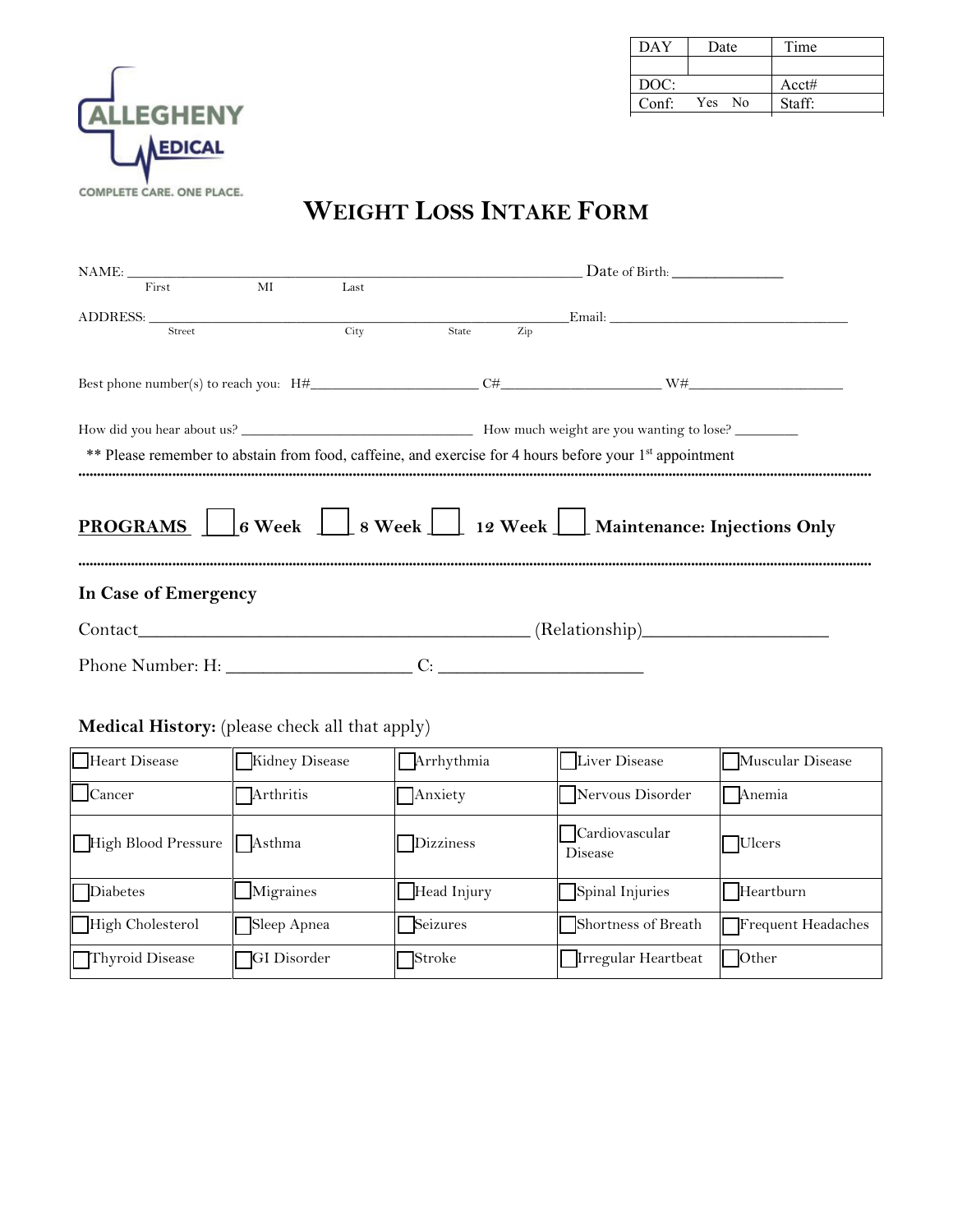## **Please list all current medications/supplements:**

| <b>Medications/Supplements</b> | <b>Doses</b> | Frequency |
|--------------------------------|--------------|-----------|
|                                |              |           |
|                                |              |           |
|                                |              |           |
|                                |              |           |
|                                |              |           |
|                                |              |           |

## **Weight History**

|                  |                                                                                                                    |                                                                               | Height_________Weight_______Weight 1 Year Ago________ Lowest Adult Weight________ |  |
|------------------|--------------------------------------------------------------------------------------------------------------------|-------------------------------------------------------------------------------|-----------------------------------------------------------------------------------|--|
|                  |                                                                                                                    | At what age? (Lowest weight) _________ How Long? _________                    |                                                                                   |  |
|                  |                                                                                                                    |                                                                               |                                                                                   |  |
|                  | What is your personal goal weight at this time?                                                                    |                                                                               |                                                                                   |  |
|                  |                                                                                                                    | Has your Primary Care Physician suggested a weight loss/exercise program? Yes | No                                                                                |  |
|                  | Name of PCP:                                                                                                       | Contact Number:                                                               |                                                                                   |  |
|                  |                                                                                                                    | If yes, what type of treatment was recommended? Exercise                      | Medication<br>Diet                                                                |  |
|                  | Have you ever had weight loss surgery? Yes                                                                         | N <sub>o</sub>                                                                |                                                                                   |  |
|                  |                                                                                                                    |                                                                               |                                                                                   |  |
|                  | Have you ever had nutrition counseling? Yes                                                                        | $\rm No$                                                                      |                                                                                   |  |
| If yes, by whom_ |                                                                                                                    |                                                                               |                                                                                   |  |
|                  | records and the second contract of the second contract of the second contract of the second contract of the second |                                                                               |                                                                                   |  |

Have you ever been diagnosed with an eating disorder?<sup>O</sup> Yes or ONo

## **Have you participated in a previous weight loss program? If so, please complete information below:**

| <b>Diet Program</b> | <b>Year Started</b> | <b>Weight Loss</b> | <b>Reason-Stopped</b> | Medication/Supplements |
|---------------------|---------------------|--------------------|-----------------------|------------------------|
|                     |                     |                    |                       |                        |
|                     |                     |                    |                       |                        |
|                     |                     |                    |                       |                        |

## Please check appropriate box that might contribute to your weight gain:

| Emotional Eating         | Portion Sizes                     | Stress Eating    |
|--------------------------|-----------------------------------|------------------|
| Compulsive Eating        | Late Night Eating                 | Lack of Exercise |
| Injury Prevents Exercise | Trouble knowing what foods to eat | Unmotivated      |